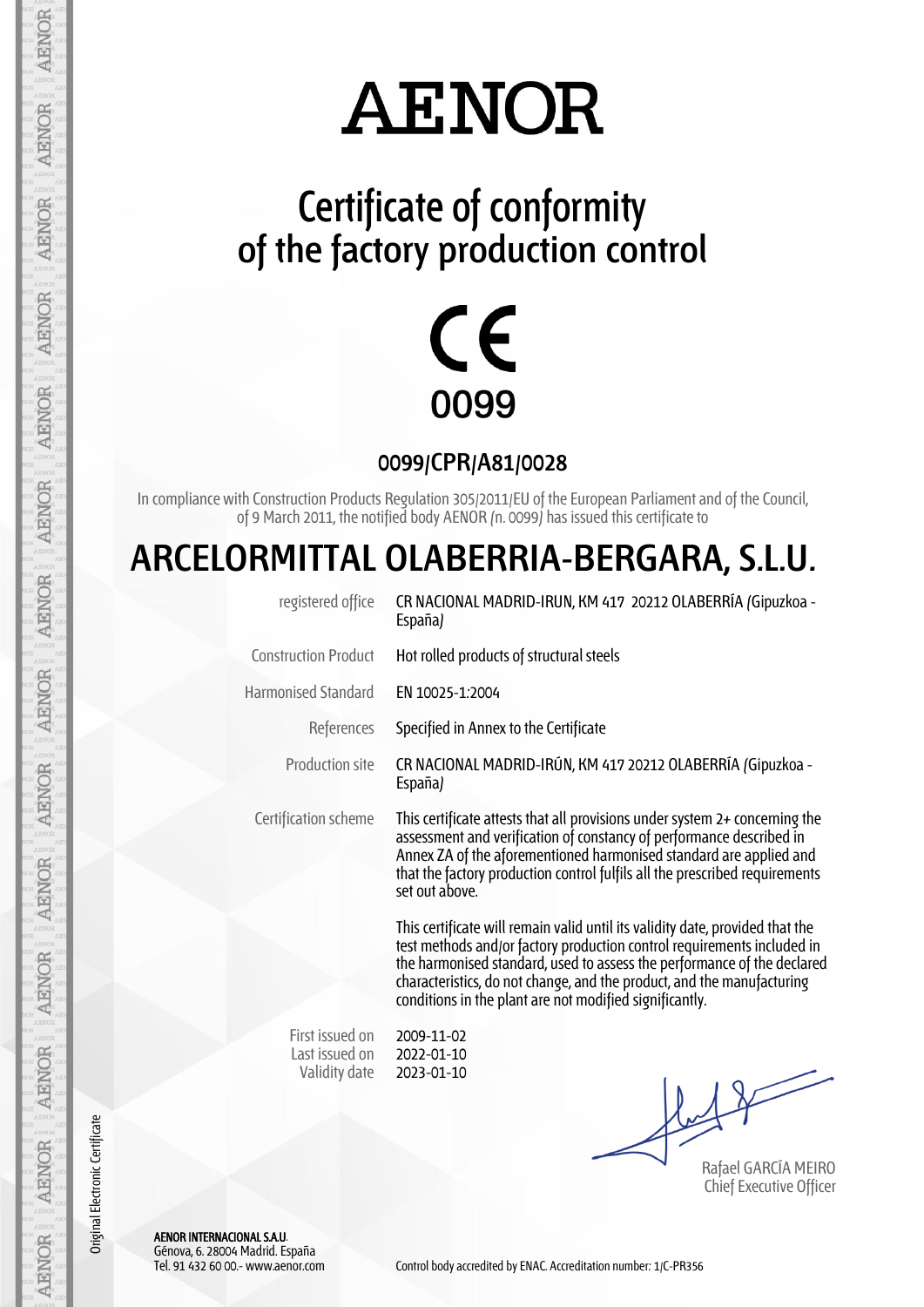# **AENOR**

### **Certificate of conformity of the factory production control**

**0099/CPR/A81/0028**

#### **Annex to Certificate**

| Product designation/form | Standard on dimensions and shape | Steel grade      | Qualities      | Steel standard |
|--------------------------|----------------------------------|------------------|----------------|----------------|
| <b>HEA</b>               | EN 10034                         | S <sub>235</sub> | JR, J0, J2     | EN 10025-2     |
|                          |                                  | S275             | JR, J0, J2     |                |
|                          |                                  | S355             | JR, J0, J2, K2 |                |
|                          |                                  | <b>S355</b>      | J0W, J2W       | EN 10025-5     |
| <b>HEB</b>               | EN 10034                         | S <sub>235</sub> | JR, J0, J2     | EN 10025-2     |
|                          |                                  | S275             | JR, J0, J2     |                |
|                          |                                  | S355             | JR, J0, J2, K2 |                |
|                          |                                  | <b>S355</b>      | J0W, J2W       | EN 10025-5     |
|                          | EN 10034                         | S235             | JR, JO, J2     | EN 10025-2     |
| <b>HEM</b>               |                                  | S275             | JR, JO, J2     |                |
|                          |                                  | S355             | JR, J0, J2, K2 |                |
|                          |                                  | S355             | J0W, J2W       | EN 10025-5     |
|                          |                                  | S235             | JR, J0, J2     | EN 10025-2     |
| <b>IPE</b>               | EN 10034                         | S275             | JR, J0, J2     |                |
|                          |                                  | S355             | JR, J0, J2, K2 |                |
|                          |                                  | S355             | J0W, J2W       | EN 10025-5     |
| <b>IPN</b>               | EN 10024                         | S235             | JR, J0, J2     |                |
|                          |                                  | S275             | JR, J0, J2     | EN 10025-2     |
|                          |                                  | S355             | JR, J0, J2, K2 |                |
|                          |                                  | <b>S355</b>      | J0W, J2W       | EN 10025-5     |
| <b>PFC</b>               | EN 10279                         | <b>S235</b>      | JR, J0, J2     |                |
|                          |                                  | <b>S275</b>      | JR, J0, J2     | EN 10025-2     |
|                          |                                  | S355             | JR, J0, J2, K2 |                |
|                          |                                  | <b>S355</b>      | J0W, J2W       | EN 10025-5     |
| <b>UBP</b>               | EN 10034                         | <b>S235</b>      | JR, J0, J2     |                |
|                          |                                  | S275             | JR, J0, J2     | EN 10025-2     |
|                          |                                  | S355             | JR, J0, J2, K2 |                |
|                          |                                  | S355             | J0W, J2W       | EN 10025-5     |

Last issued on Validity date 2022-01-10 2023-01-10

AENOR INTERNACIONAL S.A.U.

Génova, 6. 28004 Madrid. España

Original Electronic Certificate

**AENOR** 

**AENOR** 

AENOR

**AENOR** 

**AENOR** 

**AENOR** 

**AENOR** 

**AENOR** 

**AENOR** 

**AENOR** 

**AENOR** 

**AENOR** 

**AENOR** 

**AENOR** 

Control body accredited by ENAC. Accreditation number: 1/C-PR356